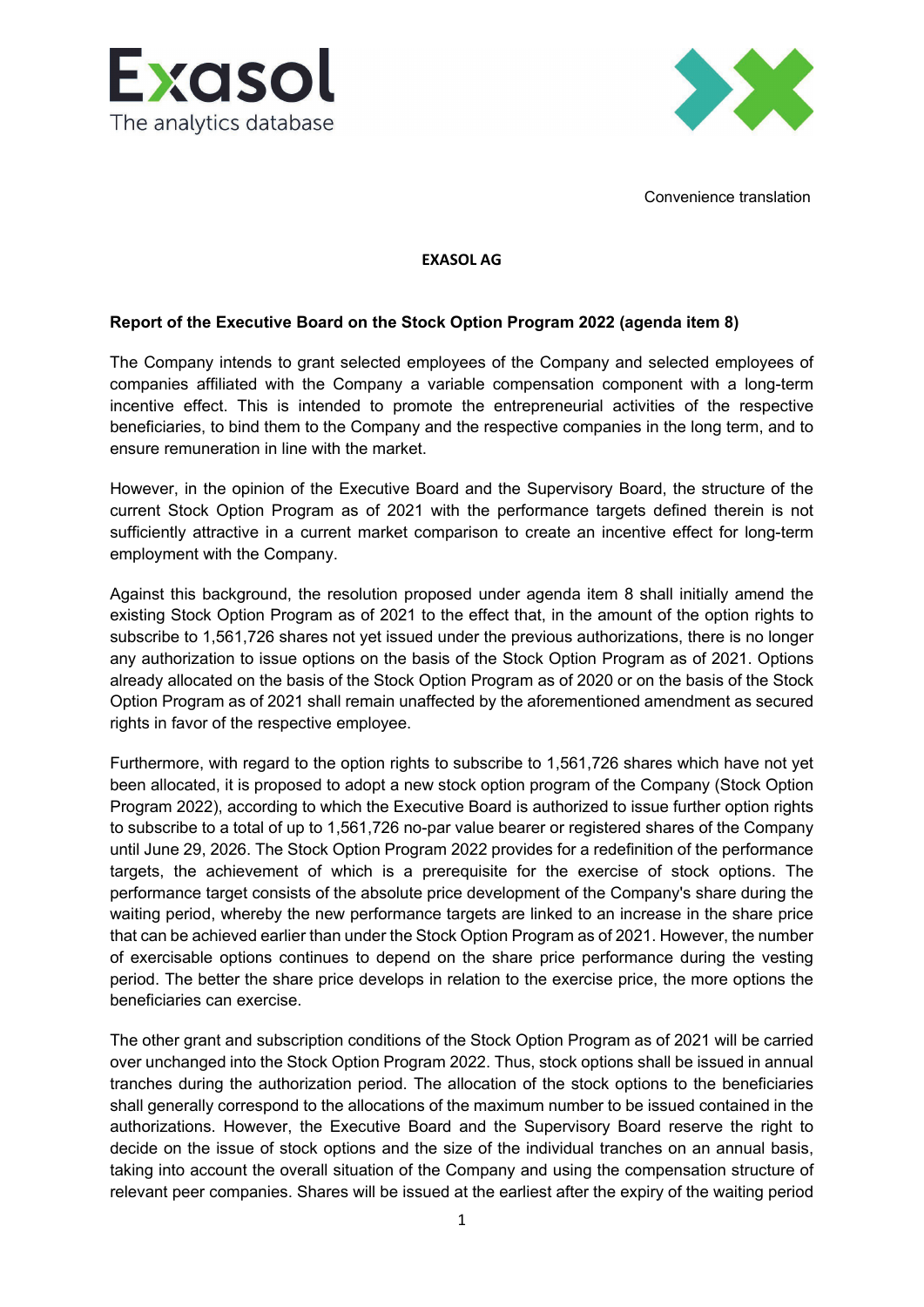



Convenience translation

of four calendar years following the respective grant date of the relevant tranche of stock options and the corresponding exercise declaration. Stock options can only be exercised if the vesting period has expired and a performance target has been achieved, otherwise the stock options expire without compensation.

Exercisable stock options can generally be exercised by the beneficiaries within an exercise period of two years. The exercise period begins after the date on which the waiting period has expired. Upon exercise of the stock options, the exercise price is payable for each share to be subscribed. The "exercise price" corresponds to the EUR amount of the weighted average closing price of a share in Xetra trading (or a comparable successor system) during the 30 trading days immediately prior to the grant date, but at least the lowest issue amount within the meaning of Section 9 (1) AktG.

The Executive Board or, in certain cases, the Supervisory Board shall be authorized to determine the further details of the granting and fulfillment of stock options for the issue of shares from the Conditional Capital 2020 as amended on July 6, 2022 (see below) as well as the further plan conditions, including the treatment of stock options if beneficiaries have left the service or employment relationship with the Company or an affiliated company at the end of the vesting period.

The total volume of the stock option programs (Stock Option Program as of 2020, Stock Option Program as of 2021 and Stock Option Program 2022) shall thus also continue to comprise option rights for the subscription of up to 2,443,887 no-par value bearer or registered shares of the Company. The term of the authorization shall also end unchanged on June 29, 2026.

In accordance with the new authorization to be resolved on the issue of stock options on the basis of the Stock Option Program 2022, the existing Conditional Capital 2020 as amended on June 30, 2021 shall be supplemented by a reference to the Stock Option Program 2022 without any change in its amount and Section 7 (4) of the Articles of Association shall be revised accordingly.

The Conditional Capital 2020, as amended on July 6, 2022, now up for resolution in the amount of EUR 2,443,887 continues to correspond to 10 percent of the current share capital of the Company and serves to enable the Company to issue new shares and use them to transfer them to the beneficiaries in the event that they exercise the stock options granted to them. The new shares will only be issued if stock options have been issued to beneficiaries in accordance with the conditions set out in the Annual General Meeting resolutions of July 22, 2020, June 30, 2021 and July 6, 2022 and the beneficiaries exercise their subscription rights after expiry of the waiting period and in accordance with the achievement of the performance targets set out in the respective authorizations and the conditions otherwise set out in the Stock Option Program as of 2020, the Stock Option Program as of 2021 and the Stock Option Program 2022 proposed for resolution under agenda item 8. Due to the earmarking of the Conditional Capital 2020 as amended on July 6, 2022, shareholders have no subscription rights to the new shares.